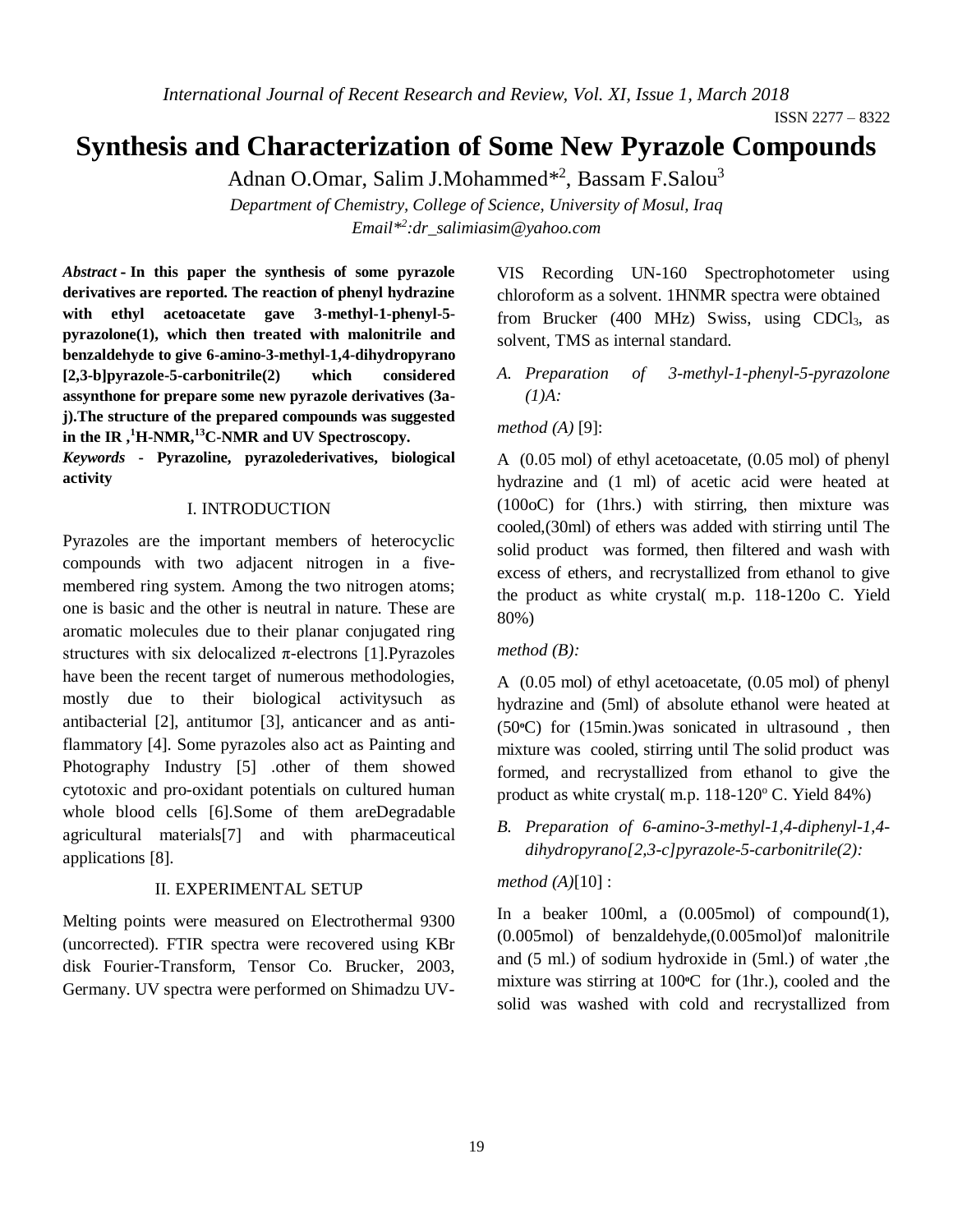ethanol to give the product as white crystal( m.p. 168- 170 **<sup>o</sup>**C. Yield 80%)

## *method (B*)[10]:

A mixture of  $(0.005 \text{ mol})$  of compound $(1)$ ,  $(0.005 \text{ mol})$ of benzaldehyde,(0.005mol)of malonitrileand (5ml) of absolute ethanol were heated at (50**o**C) for (15min.)was sonicated in ultrasound , then the mixture was cooled, stirring until The solid product was formed, and recrystallized from ethanol to give the product as white crystal( m.p. 168-127° C. Yield 90%).

*C. Preparation of 5-amino-4,8,9-trihydro-3-methyl-1,4 diphenyl-pyrazyolo[3*َ*,4***َ***,2,3[pyrano[5.6-d] pyrimidine-7-thione*(3a) *[12]*

A mixture of (0.005mol) thiourea, (0.005 mol) of compound (2) were dissolve in (20ml.)of absolute ethanol and mixture of ( 0.023 gm in 20 ml. of absolute ethanol) was added then the mixture was refluxed for (6hrs.)then the mixture was cooled and poured into crushed ice with several drops of hydrochloric acid were added , the solid product was filtered and recrystallized from ethanol to give compound (3a)

*D. Preparation of 5-amino-4 ,9-dihydro-3-methyl-1,4 diphenyl-pyrazyolo[3*َ*,4***َ***,2,3[pyrano[5.6-d] pyrimidine-7-thione(3b)[13]*

By using mixture of (0.005 mol) from compound(2) and (5 ml.) from formamide and the mixture was refluxed for (6hrs.)half hour ,then the mixture was cooled and poured into crushed ice with several drops of hydrochloric acid were added , the solid product was filtered and recrystallized from ethanol to give compound (3b).

*E. Preparation of ethyl- 5-amino-3-methyl-1,4 diphenyl-4,7-dihydro-1Hpyrrolo[3*َ*,2***َ***,5,6[pyrano[2.3-c]pyrazyolo-6 carboxylate(3c)[14]*

A mixture of (0.005mol) ethyl chloro acetate ,(0.005 mol) of compound (2) were dissolve in (20ml.)of dry acetone and 1 gm of potassium carbonate, the mixture

was refluxed for (12hrs) then the mixture was cooled and poured into crushed , the solid product was filtered and recrystallized from ethanol to give compound (3c)

*F. Preparation of ethyl- 5-amino-3-methyl-1,4 diphenyl-4,7-dihydro-1H-pyrrolo[3*َ*,2***َ***,5,6 [pyrano [2.3-c] pyrazyolo -6-carboxylic acid (3d)[14]*

A mixture of(0.005mol) ethyl chloro acetic acid ,(0.005 mol) of compound (2) were dissolve in (20ml.)of absolute ethanol then the mixture was refluxed for (12hrs.),cooled and poured into crushed ice, the solid product was filtered and recrystallized from ethanol to give compound (3d).

*G. Preparation of 5,7-diamino-6-cyano-4 ,9-dihydro-3 methyl-1,4-diphenylpyrazyolo[3*َ*,4***َ***,2,3[pyrano[5.6-d]pyridine (3e)[12]*

A mixture of(0.005mol) malonitrile ,(0.005 mol) of compound (2) were dissolve in (20ml.)of dimethyl amine and 0,5 gm of triethyl amine were added, then the mixture was refluxed for (6hrs.), cooled and poured into crushed , the solid product was filtered and recrystallized from ethanol to give compound (3e)

Table I Physical data for compounds (3a-e)

|                | Molecular                |                 | Yield  |           |
|----------------|--------------------------|-----------------|--------|-----------|
| Comp.          |                          | m.p.            |        | Color     |
| No.            | Formula                  | $({}^{\circ}C)$ | $(\%)$ |           |
| 3a             | $C_{21}H_{17}N_5OS$      | 138-140         | 80     | Light     |
|                |                          |                 |        | brown     |
| 3 <sub>b</sub> | $C_{21}H_{17}N_5O$       | 100-98          | 85     | brown     |
| 3c             | $C_{24}H_{22}N_{4}O_{3}$ | 160-162         | 60     | brown     |
| 3d             | $C_{22}H_{18}N_4O_3$     | 200             | 65     | white     |
| 3e             | $C_{23}H_{18}N_6O$       | 118-120         | 90     | Green     |
|                |                          |                 |        | yellowish |

III.RESULTS AND DISSCUSION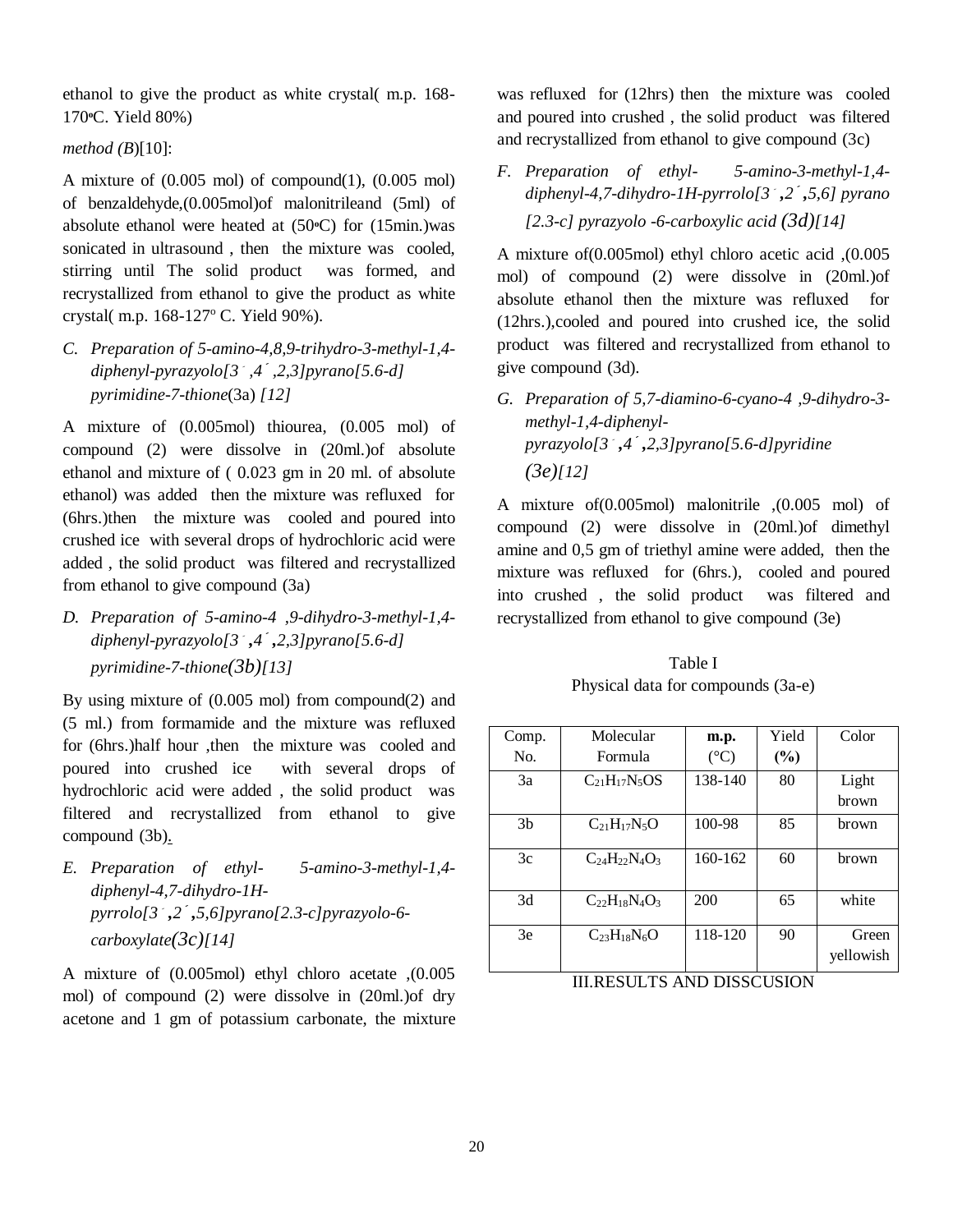In view of the potential medical and biological activity of a number pyrazole derivatives. Many pyrazole compounds have interesting pharmacological properties and some well-known pyrazole compound used as pharmaceutical inhibitors of Cyclooxygenase-2. In the present work the synthesis of some substituted pyrazoles are achieved .Thus the3 methyl-1-phenyl-5-pyrazolone(1)was synthesized from ethyl acetoacetate which was reacted with phenyl hydrazine in acetic acid to give pyrazolone (1) as scheme1 .



The FT-IR spectrum for compound(1) manifests a strong absorption band at  $(1596 \text{cm}^{-1})$ due to stretching vibration of C=N group, at $(3190.3387cm^{-1})$  and at  $(784cm^{-1})$  forC-S-C group. While the U.V. spectrum shows a maximum absorption at wavelength at (312nm) which indicated a blue shift .The <sup>1</sup>H-NMR spectrum shows singlet band at  $\delta$  (1.97ppm)(3H)for CH<sub>3</sub> group, doublet at(3.05 ppm)  $(2H)$  for  $CH<sub>2</sub>$  group. Also, the aromatic part for  $(5H)$ showed multiplet in the range (7.28-7.85ppm) ,while  $13C-NMR$  Spectrum Showed The carbon signal of C=O group appeared at  $\delta$  values 174.7 and other carbons signal are appeared at  $\delta$ values(16.8,42.9,124.1,127.9,138.3,163.1). The 6amino-3-methyl-1,4-diphenyl-1,4-dihydropyrano[2,3 c]pyrazole-5-carbonitrile(2) was prepared via treatment of 3-methyl-1-phenyl-5-pyrazolone(1)with malonitrile and benzaldehyde as shown in scheme 2.



The FT-IR spectrum for compound(3) showedabsorption band at  $(1659cm<sup>-1</sup>)$  due to stretching vibration of C=C

group,  $at(1592cm^{-1})$ ) for C=N group and at  $(3322, 3420 \text{cm}^{-1})$  for NH<sub>2</sub>group. While the U.V. spectrum shows a maximum absorption at wavelength at (276nm) which indicated a blue shift. The  ${}^{1}$ H-NMR spectrum shows singlet band at  $\delta$  (1.95ppm)(3H)for CH<sub>3</sub> group, broad band at(4.69 ppm)(1H)for CH group ,at  $(6.85$ ppm) due to NH<sub>2</sub>group. Also the aromatic part for multiplet in the range(7.22-7.38ppm) and at the range(7.53-7.81ppm) while  ${}^{13}$ C-NMR Spectrum Showed The carbon signal of  $CH_3$  group at (13.6ppm), at (25.9ppm) due to carbon which attached wit phenyl group,also other signals at (59.9ppm)for C=C ,(117.8ppm) for C≡N,at (147.1ppm)for C=N while other carbons signal are appeared at δ values(119.2,154.3,122.3,125.2,124.9,126.8,129.1,126.3, 135.2ppm) due to aromatic carbon and other carbon in compound(2). Pyrazole derivative compounds (3a-j) are synthesized via reactions of compound (2) with other reagents according scheme 3.



The IR spectra for compounds (3a-e) showed characteristic absorption peak in the regionat (1598-1625  $\text{cm}^{-1}$ ) stretching for (C=N) group, and at (3026-3354 cm-<sup>1</sup>) due to (NH<sub>2</sub>) group. While the U.V. spectrum shows a maximum absorption at wavelength at the region (287- 340 nm). The  ${}^{1}$ H-NMR spectra for compounds (3a-e) in  $(DMSO-d<sub>6</sub>)$  in ppm showed significant peaks as the following. .singlet in the range (1.89- 1.94ppm) due to CH3group,broadpeak at the range(5.33-5.84)for CH group in these compounds,also the two protons of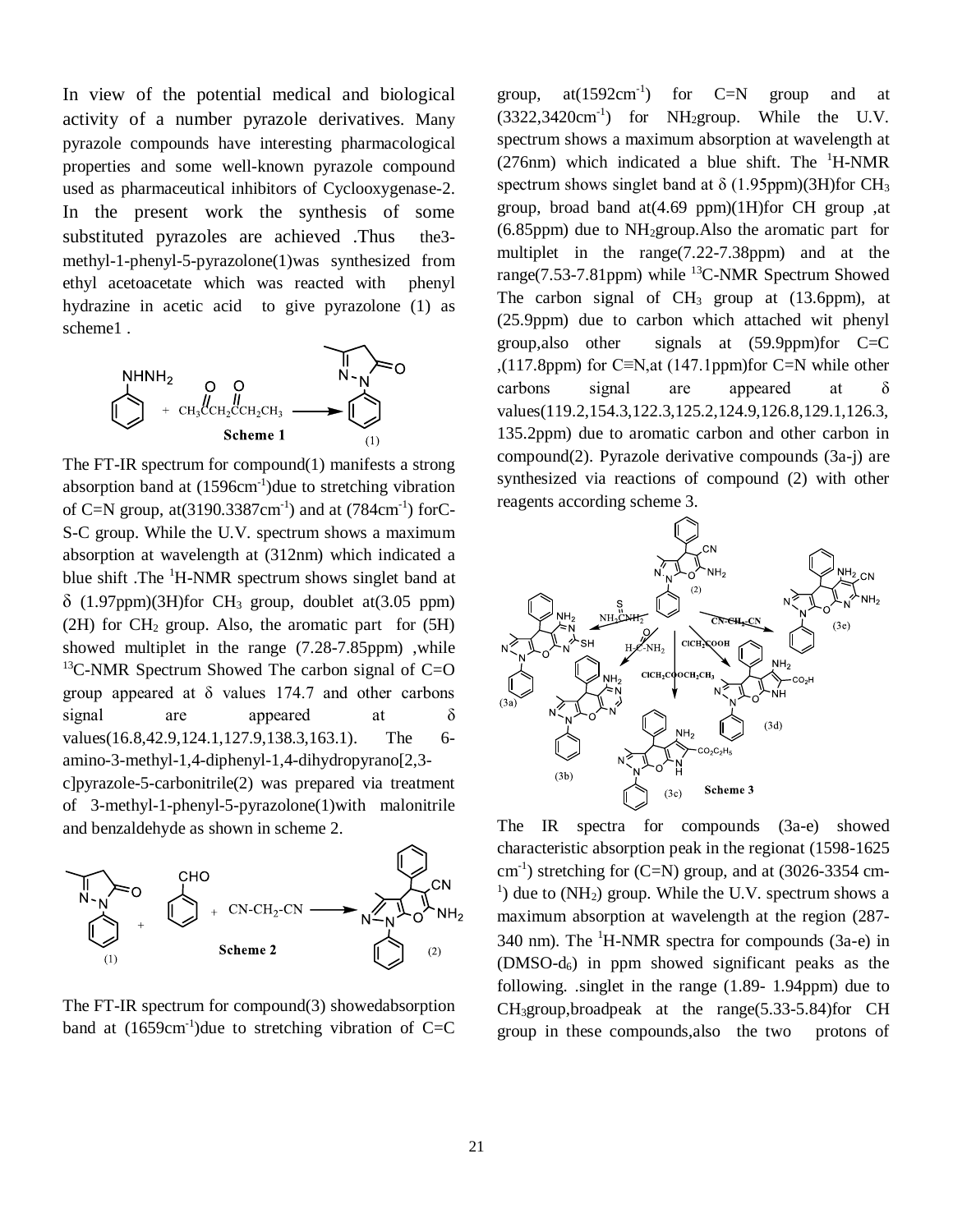(NH2)group were appeared in the range (5.84- 6.48ppm).in addition the aromatic part showed multiplet in the range(7.11-7.81ppm) due to aromatic protons. Finally<sup>13</sup>C-NMR Spectra showed peaks for the carbon signal appeared at δ values as shown in table II.

### IV. REFERENCES

- [1] Ahasan N. B. and Md, R.Islam (2007). Bangladesh J.Pharmacol.;2,81-87.
- [2] Srivastava R. and Abdul-Wahab(2012). Ultra-Chemistry;8(2), 265-268.
- [3] KuoS.C.,L.J.Huang,H.Nakamura(1984).J.Med.Chem.2 7,539-544.
- [4] Wang S.L.,D.Liu,Z.J.Zheng,S.Shan,C.M.Croce,S.M. M.Srinivasula.E.S.Alnermi,Z.Huang(2000)Proc.Natl.A cad.Sci.,97,7124-7129.
- [5] Sunitha S.,K.K.Aravindakshan(2011),Int.J.Pharm Biomed Sci.2(4),108-113.
- [6] Esvet Akbas1, FatihCaglarCelikezen , Hasan Turkez , OzlemOzdemir, AdemRuzgar , ErdemErgan and ErtanSahin(2017), Cogent Chemistry ; 3, 1344115
- [7] ZakiM.E.A., SolimanH.A.,O.AHiekal,A.E.Z.Rashad (2006), Naturforsch;61,1-5.
- [8] H.S.Sohal,A.Goyal,R.Sharma,R.K.hareand S. Kumar (2013),Eur. J.of Chemistry;4(4),450-453.
- [9] Verma R.,P.Chwla and ShailendraK.Saraf(2012),Der Pharmacia Scince;3(5),546-555.
- [10] Xiang W. and W.Wei (2006), E-Journal of Chemistry ;2(2),121-125.
- [11] A.A.Fadda A.A.H-Abdel-Rhman,E.H.Khlil(2012), American J.of Org.Chem.;2(2),7-13.
- [12] E.C.Taylor,JR and W.Norman (1956);78(16),5108.
- [13] A.K.Elziaty ,O.E.A.Mostafa,E.A.EL-Bordany,M. Nabil and H.M.F.Madkour(2014),Inter.J.ofScien. &Eng.Res.;5(1),727-735.

# Table II Spectral data for compounds (3a-e)

| $\sim$<br>Comp. | <sup>3</sup> CNMR | $- - -$<br>$\mathbf{v} \cdot \mathbf{v}$ | (KBr)<br>--<br>γcm <sup>-</sup><br>. .<br>$\sim$ |
|-----------------|-------------------|------------------------------------------|--------------------------------------------------|